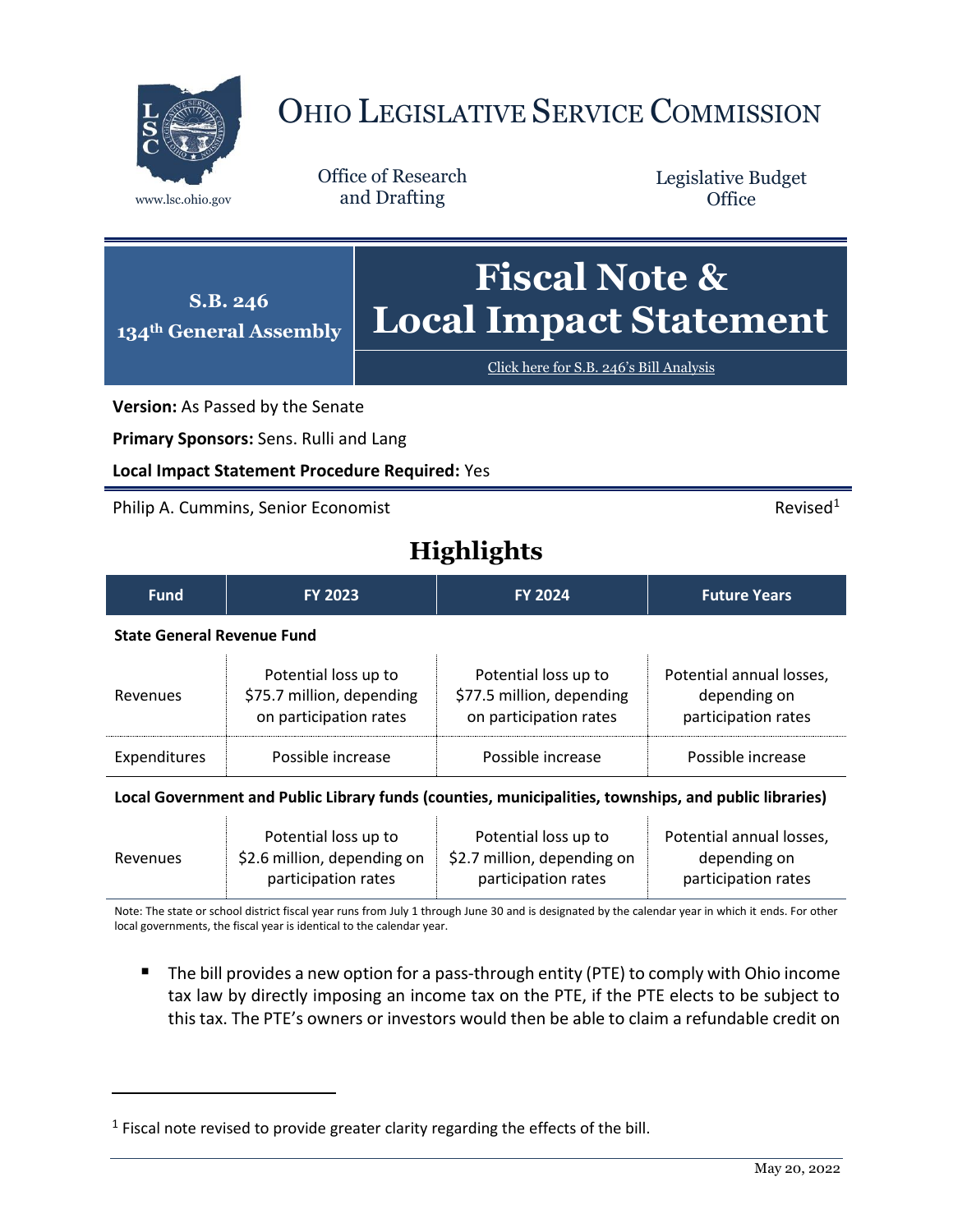their individual income tax returns equal to their proportionate share of the tax paid by the PTE.

- The bill does not affect PTE owners' or investors' tax liabilities. However, the bill would lower the withholding rate from the current 3.99% for income reported on Form IT-4708 to 3%. Therefore, it would result in a decrease in state income tax revenue, despite also decreasing the amount of unclaimed refunds. The magnitude of the decrease in state income tax revenue depends on the number of taxpayers opting for the bill's option. Historically, withholding tax paid by PTEs exceeds refundable credits claimed annually.
- **Estimates shown in the table above are based on analysis from the Department of** Taxation (TAX) and assumes that the share of refundable credits not claimed will remain in line with recent experience. To the extent that GRF tax revenue is reduced, revenue sharing through the Local Government Fund (LGF, Fund 7069) and the Public Library Fund (PLF, Fund 7065) would also be lowered.
- TAX may incur added expenses to administer the new tax and associated credits.

## **Detailed Analysis**

Pass-through entities (PTEs) include S corporations, partnerships, and limited liability companies. PTEs generally share the characteristic of "passing through" tax liability to their owners, thereby taxing income only at the owner level and avoiding taxation at both the entity and owner levels. The bill levies a tax on income of a PTE apportioned to Ohio at a rate of 5% for taxable years beginning in 2022 and 3% for taxable years thereafter, but only if that entity elects to become subject to the tax. All tax revenue from the new tax would be credited to the GRF. An owner of an interest in the PTE would be authorized to claim a refundable credit against the owner's Ohio income tax liability equal to the owner's proportionate share of the tax paid by the PTE.

The bill is a response to a provision of the 2017 federal Tax Cuts and Jobs Act, which limited the amount of state or local income or general sales tax (SALT) that a federal income taxpayer could deduct to \$10,000 (for married taxpayers filing separately, \$5,000). Under an Internal Revenue Service determination, taxes paid by a PTE are not taken into account for federal income tax purposes in applying the SALT deduction limitation to an individual who is a partner or owner of the PTE.<sup>2</sup>

## **Effects on state income tax revenue<sup>3</sup>**

PTEs subject to Ohio law are required to withhold tax on the proportionate share of income to nonresident owners. The nonresident investors are entitled to refundable credits

 $\overline{a}$ 

<sup>2</sup> Notice 2020-75.

 $3$  The estimates in this section rely on analysis provided by the Department of Taxation (TAX). The Department anticipated a shift in the timing of payments with the bill, with some payments from taxpayers that would occur in June 2022 under current law instead being received in July, in FY 2023, with the bill. With the passage of time, LBO instead assumes the revenue loss estimated by TAX for June of